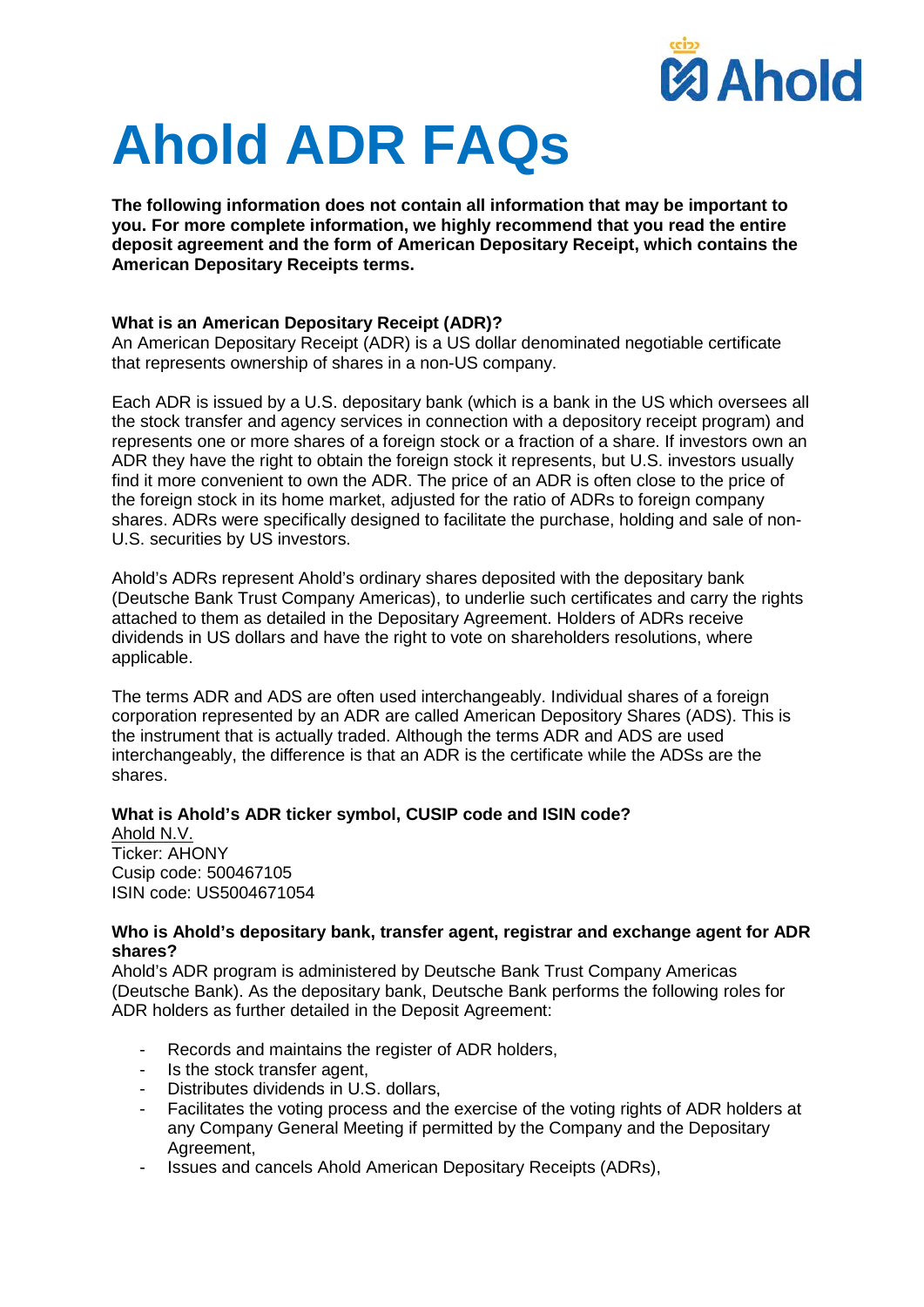

- Can distribute Company circulars and General Meetings (including Annual General Meeting) documentation, if applicable.

For those holders who are not registered because their ADRs are held through a 'Street name' (nominee account), your nominee will receive Company documents from time to time from Deutsche Bank to distribute to ADR holders. You need to make arrangements with your nominee if you wish to receive such documents and to be able to exercise your vote through the depositary bank at General Meetings (if applicable).

# **What is an ADR ratio?**

This is the relation between the number of ADRs and the number of ordinary shares. One Ahold ADR represents one Ahold ordinary share, i.e. the ratio is 1:1.

# **What is the difference between an ADR and an ADS?**

An ADR (American Depositary Receipt) is a negotiable certificate issued by a depositary bank representing a specific number of shares of a non-U.S. company traded on a U.S. stock exchange. An ADS (American Depositary Share) is the share issued under the ADR agreement which is actually traded.

# **What are the benefits of ADRs to US investors?**

U.S. investors may prefer to purchase ADRs rather than ordinary shares in the issuer's home market because ADRs trade, clear and settle in US Dollars and according to U.S. market conventions. ADRs also allow easy comparison to securities of similar companies as well as access to price and trading information. Holders of ADRs also receive dividends in US dollars.

# **What types of companies issue ADRs?**

ADR issuers are typically large multinational corporations. Any non-U.S. company seeking to raise capital in the U.S. or increase their base of U.S. investors can issue ADRs.

#### **Where do I get information and updates on Ahold?**

Financial and stock Information is widely available on Ahold's website https://www.ahold.com/?JSESSIONID=pWbYLP4LppfypL171pvdTTTlSvDchGPSPbQhhHTZ 2GPfD2fkMkRH!1732139288. Trading information is readily available on our depository bank's website [https://www.adr.db.com/drweb/dr\\_details.html?identifier=6769.](https://www.adr.db.com/drweb/dr_details.html?identifier=6769)

#### **Where are Ahold ADRs traded?**

Ahold's ADRs are traded Over-the-Counter (OTC) in the US under the ticker symbol AHONY. The CUSIP Number is 500467402. To learn more about Ahold's ADRs, please visit: https://www.ahold.com/Financial-information/Share-information/Other-shareinformation.htm or [https://www.adr.db.com/drweb/dr\\_details.html?identifier=6769.](https://www.adr.db.com/drweb/dr_details.html?identifier=6769)

#### **How do I buy/sell Ahold ADRs?**

You may buy/sell your ADRs through your broker.

#### **Does Ahold have a Direct Purchase Plan?**

Not at the present time. Ahold shares must be bought and sold through a licensed stockbroker.

#### **How do I convert my ordinary shares into ADRs?**

Converting ordinary shares into ADRs must be done through a broker, investment advisor or directly through Deutsche Bank Trust Company Americas. You can contact Deutsche Bank broker services desk on +1 212 250 9100 or +44 207 547 6500.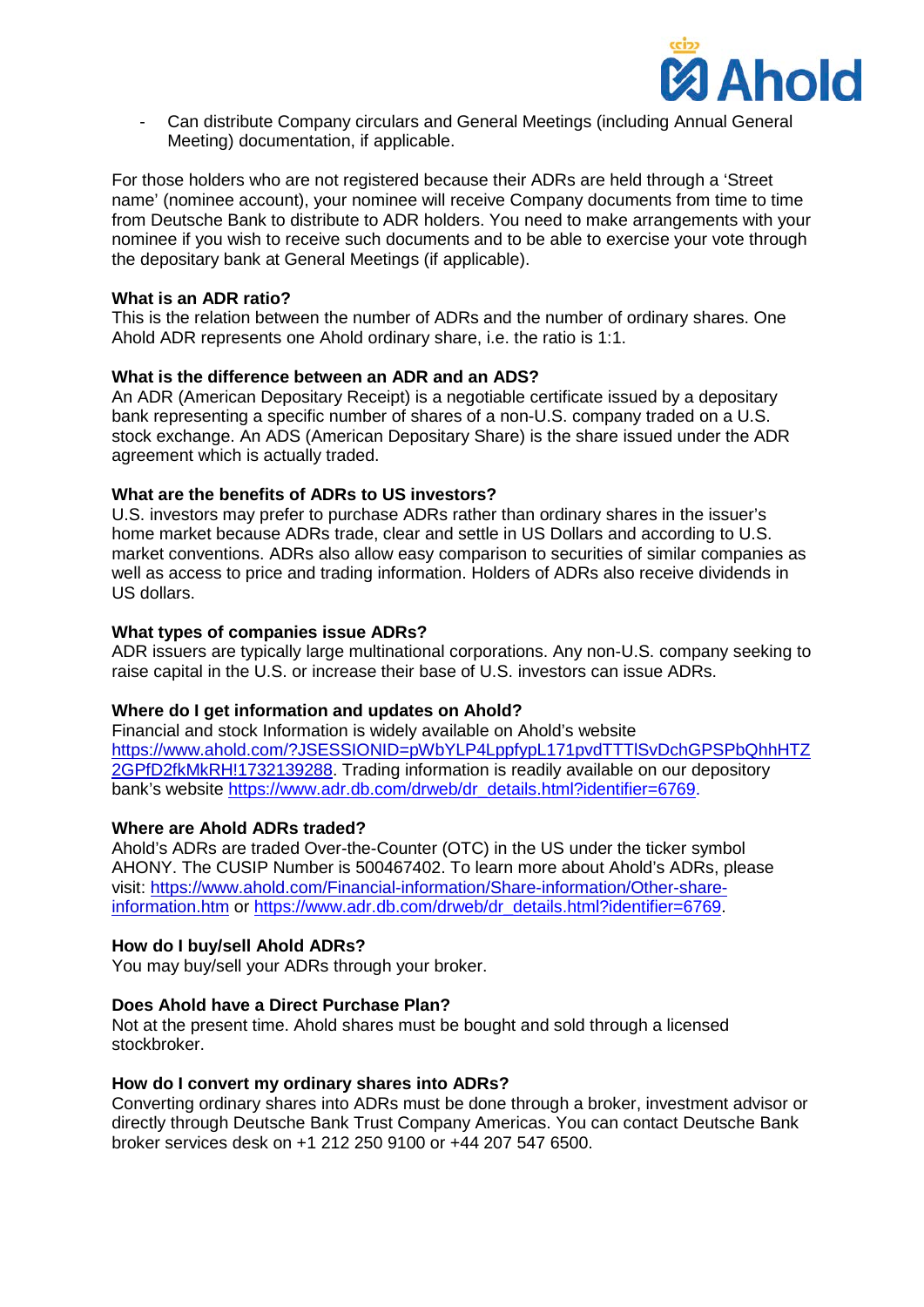

# **What is a sponsored Level 1 ADR program?**

In a Level 1 ADR program, the ADRs are not listed on a US stock exchange, but are traded in the US Over-the-Counter (OTC) market, mainly on the OTC Markets Group electronic market platform (see: [http://www.otcmarkets.com/home\)](http://www.otcmarkets.com/home). Ahold's ADRs are traded on the OTCQX platform, which is part of the OTC Markets Group Inc's Over-the-Counter electronic platform [\(http://www.otcmarkets.com/stock/AHONY/quote\)](http://www.otcmarkets.com/stock/AHONY/quote).

# **What is the U.S. Over-the-Counter (OTC) market?**

The U.S. OTC trading in Level 1 ADRs is carried out by market makers using inter-dealer quotation services of the OTC Markets Group electronic market platform (Operated by OTC Market Group) [http://www.otcmarkets.com/home.](http://www.otcmarkets.com/home) The OTC Markets Group operates a centralized electronic quotation system that collects and publishes market maker quotes for OTC securities in real-time. The OTC Markets Group is neither a Registered Stock Exchange nor a Broker-Dealer.

# **What is the difference between a Registered ADR holder and a Beneficial ADR holder?**

A registered holder is one whose name appears on the books of the depositary. The registered holder is considered the owner of record. A beneficial holder is one whose holdings are registered in a name other than their own, such as in the name of a broker, bank or nominee.

# **How may I check how many ADRs I hold?**

If you do not hold via a broker, bank or nominee, please contact our transfer agent:

Deutsche Bank Shareholder Services c/o American Stock Transfer & Trust Company Peck Slip Station P.O. Box 2050 New York, NY 10272-2050 Email: DB@amstock.com

Toll-free number: +866 706 0509 Direct Dial: +1 718 921 8124

To obtain the Ahold Annual Report, or other shareholder or company information please refer to the Financial Information section of Ahold's website [https://www.ahold.com/?utm\\_source=Lifehacker+Newsletter&utm\\_campaign=85b6ffff47-UA-](https://www.ahold.com/?utm_source=Lifehacker+Newsletter&utm_campaign=85b6ffff47-UA-142218-1&utm_medium=email)[142218-1&utm\\_medium=email.](https://www.ahold.com/?utm_source=Lifehacker+Newsletter&utm_campaign=85b6ffff47-UA-142218-1&utm_medium=email)

#### **What if I lose my ADR certificate, dividend check or tax voucher?**

If you do not hold via a broker, bank or nominee, please contact our transfer agent:

Deutsche Bank Shareholder Services c/o American Stock Transfer & Trust Company Peck Slip Station P.O. Box 2050 New York, NY 10272-2050 Email: DB@amstock.com

Toll-free number: +866 706 0509 Direct Dial: +1 718 921 8124